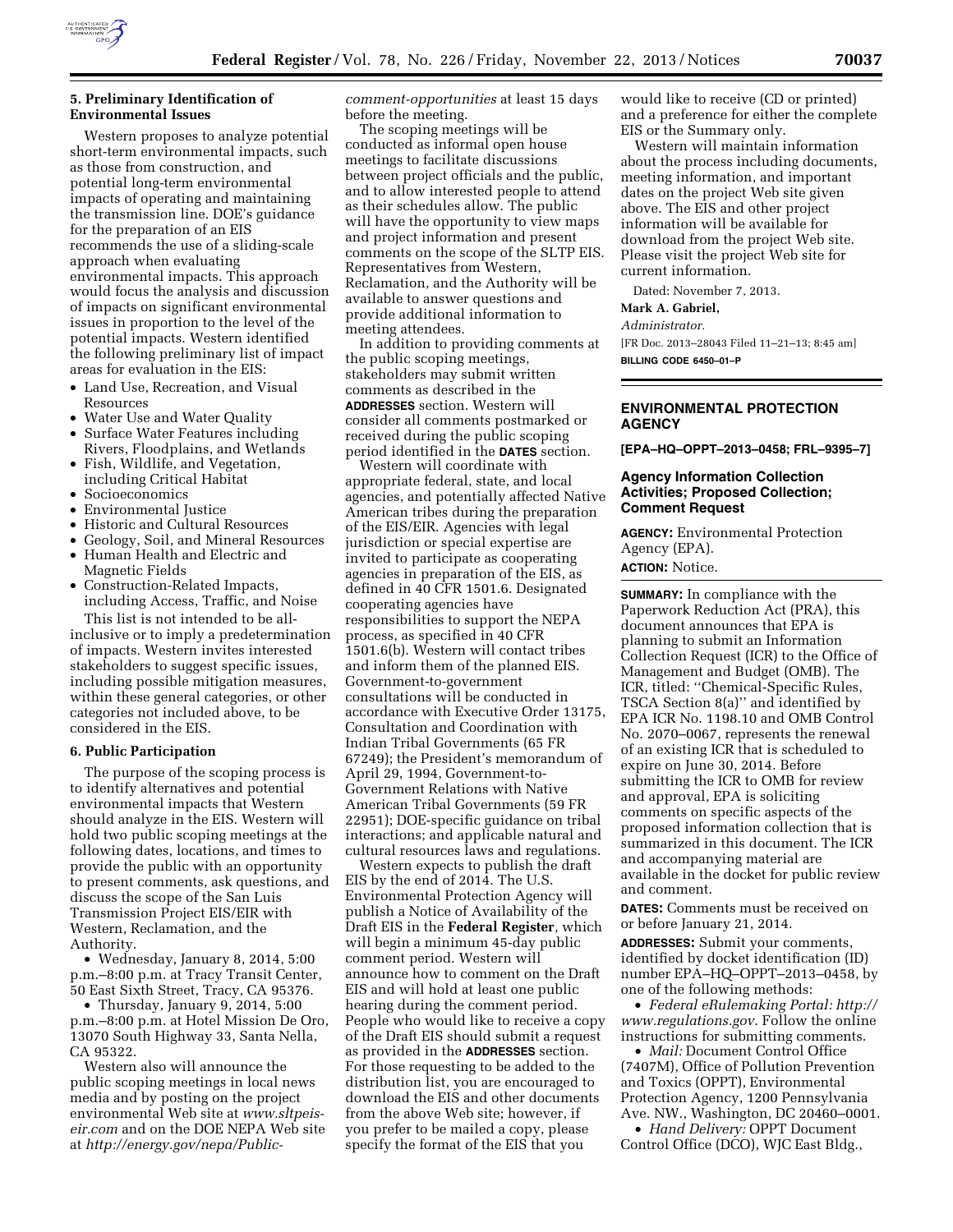Rm. 6428, 1201 Constitution Ave. NW., Washington, DC. ATTN: Docket ID Number EPA–HQ–OPPT–2013–0458. The DCO is open from 8 a.m. to 4 p.m., Monday through Friday, excluding legal holidays. The telephone number for the DCO is (202) 564–8930. Such deliveries are only accepted during the DCO's normal hours of operation, and special arrangements should be made for deliveries of boxed information.

*Instructions:* Direct your comments to docket ID number EPA–HQ–OPPT– 2013–0458. EPA's policy is that all comments received will be included in the docket without change and may be made available online at *[http://](http://www.regulations.gov) [www.regulations.gov,](http://www.regulations.gov)* including any personal information provided, unless the comment includes information claimed to be Confidential Business Information (CBI) or other information whose disclosure is restricted by statute. Do not submit information that you consider to be CBI or otherwise protected through regulations.gov or email. The regulations.gov Web site is an ''anonymous access'' system, which means EPA will not know your identity or contact information unless you provide it in the body of your comment. If you send an email comment directly to EPA without going through regulations.gov, your email address will be automatically captured and included as part of the comment that is placed in the docket and made available on the Internet. If you submit an electronic comment, EPA recommends that you include your name and other contact information in the body of your comment and with any disk or CD–ROM you submit. If EPA cannot read your comment due to technical difficulties and cannot contact you for clarification, EPA may not be able to consider your comment. Electronic files should avoid the use of special characters, any form of encryption, and be free of any defects or viruses.

*Docket:* All documents in the docket are listed in the docket index available at *<http://www.regulations.gov>*. Although listed in the index, some information is not publicly available, e.g., CBI or other information whose disclosure is restricted by statute. Certain other material, such as copyrighted material, will be publicly available only in hard copy. Publicly available docket materials are available electronically at *[http://www.regulations.gov,](http://www.regulations.gov)* or, if only available in hard copy, at the OPPT Docket. The OPPT Docket is located in the EPA Docket Center (EPA/DC) at Rm. 3334, WJC West Bldg., 1301 Constitution Ave. NW., Washington, DC. The EPA/DC Public Reading Room hours of operation are 8:30 a.m. to 4:30

p.m., Monday through Friday, excluding legal holidays. The telephone number of the EPA/DC Public Reading Room is (202) 566–1744, and the telephone number for the OPPT Docket is (202) 566–0280. Docket visitors are required to show photographic identification, pass through a metal detector, and sign the EPA visitor log. All visitor bags are processed through an X-ray machine and subject to search. Visitors will be provided an EPA/DC badge that must be visible at all times in the building and returned upon departure.

**FOR FURTHER INFORMATION CONTACT:** *For technical information contact:* Mike Mattheisen, Chemical Control Division (7405M), Office of Pollution Prevention and Toxics, Environmental Protection Agency, 1200 Pennsylvania Ave. NW., Washington, DC 20460–0001; telephone number: (202) 564–3077; fax number: (202) 564–4755; email address: *[mattheisen.mike@epa.gov](mailto:mattheisen.mike@epa.gov)*.

*For general information contact:* The TSCA-Hotline, ABVI-Goodwill, 422 South Clinton Ave., Rochester, NY 14620; telephone number: (202) 554– 1404; email address: *[TSCA-Hotline@](mailto:TSCA-Hotline@epa.gov) [epa.gov](mailto:TSCA-Hotline@epa.gov)*.

#### **SUPPLEMENTARY INFORMATION:**

#### **I. What information is EPA particularly interested in?**

Pursuant to PRA section 3506(c)(2)(A) (44 U.S.C. 3506(c)(2)(A)), EPA specifically solicits comments and information to enable it to:

1. Evaluate whether the proposed collection of information is necessary for the proper performance of the functions of the Agency, including whether the information will have practical utility.

2. Evaluate the accuracy of the Agency's estimates of the burden of the proposed collection of information, including the validity of the methodology and assumptions used.

3. Enhance the quality, utility, and clarity of the information to be collected.

4. Minimize the burden of the collection of information on those who are to respond, including through the use of appropriate automated electronic, mechanical, or other technological collection techniques or other forms of information technology, e.g., permitting electronic submission of responses. In particular, EPA is requesting comments from very small businesses (those that employ less than 25) on examples of specific additional efforts that EPA could make to reduce the paperwork burden for very small businesses affected by this collection.

## **II. What information collection activity or ICR does this action apply to?**

*Title:* Chemical-Specific Rules, TSCA Section 8(a).

*ICR number:* 1198.10.

*OMB control number:* 2070–0067. *ICR status:* This ICR is currently scheduled to expire on June 30, 2014. An Agency may not conduct or sponsor, and a person is not required to respond to, a collection of information, unless it displays a currently valid OMB control number. The OMB control numbers for EPA's regulations in title 40 of the Code of Federal Regulations (CFR), after appearing in the **Federal Register** when approved, are listed in 40 CFR part 9, are displayed either by publication in the **Federal Register** or by other appropriate means, such as on the related collection instrument or form, if applicable. The display of OMB control numbers for certain EPA regulations is consolidated in 40 CFR part 9.

*Abstract:* Section 8(a) of the Toxic Substances Control Act (TSCA) authorizes the Administrator of EPA to promulgate rules that require persons who manufacture, import or process chemical substances and mixtures, or who propose to manufacture, import, or process chemical substances and mixtures, to maintain such records and submit such reports to EPA as may be reasonably required. Any chemical covered by TSCA for which EPA or another Federal agency has a reasonable need for information and which cannot be satisfied via other sources is a proper potential subject for a chemical-specific TSCA section 8(a) rulemaking. Information that may be collected under TSCA section 8(a) includes, but is not limited to, chemical names; categories of use; production or processing volume, byproducts of chemical production, processing, use or disposal; existing data concerning environmental and health effects; exposure data; and disposal information. Generally, EPA uses chemical-specific information under TSCA section 8(a) to evaluate the potential for adverse human health and environmental effects caused by the manufacture (including import), processing, use or disposal of identified chemical substances and mixtures. Additionally, EPA may use TSCA section 8(a) information to assess the need or set priorities for testing and/or further regulatory action. To the extent that reported information is not considered confidential, environmental groups, environmental justice advocates, state and local government entities and other members of the public will also have access to this information for their use.